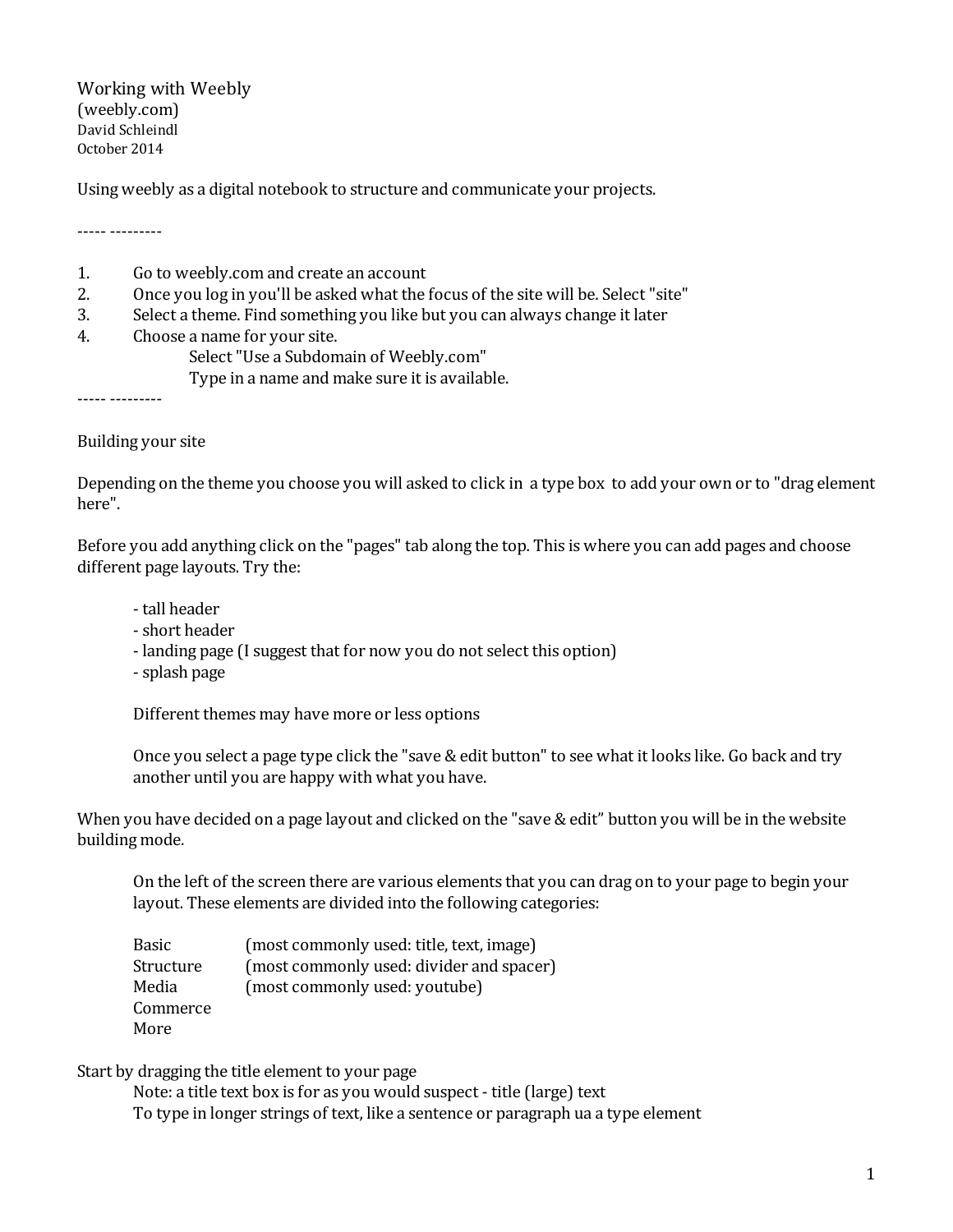Once an element is placed and then hover over it you will notice that a blue box appears. Along the top there are 3 smaller boxes:

1. On the left is an arrow box. This allows you to copy or move this element to another page

2. In the middle there is box with dots within it. Click and drag on this to move this element around on your page.

3. On the right there is box with an "X" in it. Click on this box to delete the element.

When you click within the text element you can begin typing.

When working within a text box a grey toolbar appears allowing you to, from left to right:

bold text ‐ italicize ‐ underline ‐ make bigger ‐ make smaller, change colour ‐ create a link, adjust the alignment of all text within the element, create bulleted and numbered lists ‐ remove formatting ‐ undo and redo a step

‐‐‐‐‐

Create a link with text:

If you want to link to another one of your pages or to anything else on the internet:

- ‐ highlight the text you want to use to trigger the link
- ‐ click on the link icon in the grey toolbar

From here you can link to:

- 1. Website URL ‐ copy and paste the URL for the site you want to link to. I suggest that you check on "open link in new window"
- 2. Standard page this links to another one of your pages in your web site
- 3. Store Page ‐ used for setting up a store
- 4. File ‐ you can link to a file (such as a pdf file) with this option. To upload a file click on the text and then select the file from your computer
- 5. Email Address ‐ add an email address here that you would like to link to

‐‐‐‐‐

Putting an image on your page

Images need to be in the jpeg, gif or png format.

Drag the image element to your page and click in the middle of it. You will then have the option to:

- 1. Drag on or upload images from your computer
- 2. Search for images provided by weebly ‐ Search for images in the search bar; you can select from professional and free images.
- 3. Favorites ‐ if you mark an image from the search above it will appear here
- 4. Image URL ‐ with this option you can link to any image on the internet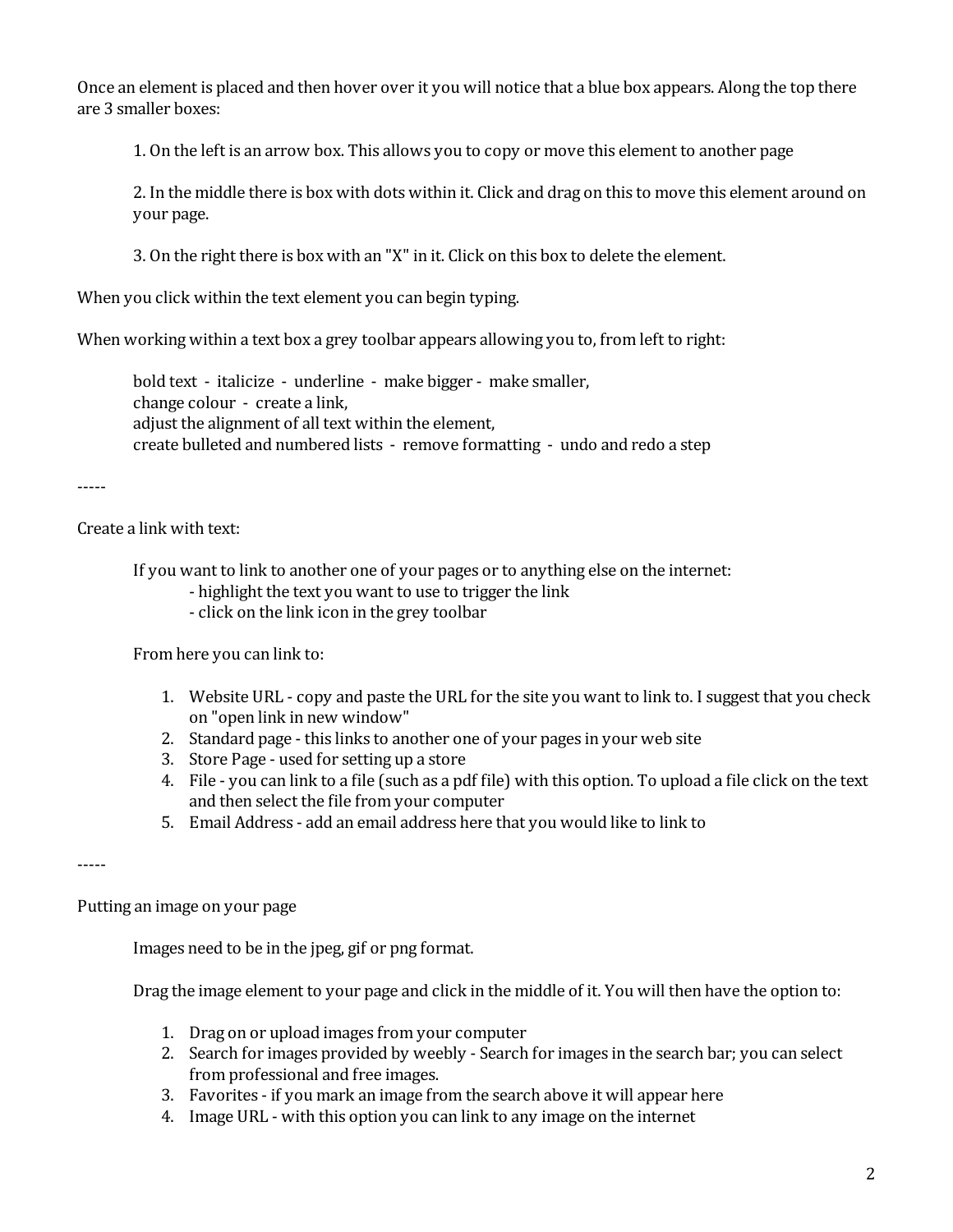Once you have inserted a photo click on it

You can adjust the size of the image by clicking and dragging on the box that appears in the lower right corner of the image

Above the image you will see a grey tool box that allows you to:

- 1. Lightbox: If you turn this on then any visitor who clicks the image will be shown a larger version of the image (if you have scaled down the uploaded image)
- 2. Link: This option turns the image into a link. See the note above "Create a link with text" for details of how this works
- 3. Spacing: Makes minor adjustments to the amount of space around the picture.
- 4. Caption: Lets you add a basic text caption under the picture.
- 5. Advanced: Allows you to adjust (or turn off / on) the border around the picture.

When you click on the "Edit Image" button a simple image editor opens up.

‐‐‐‐‐

Formatting

To help make your page look better try using the Divider and Spacer elements from the structure section of the build options.

Divider ‐ you can adjust the spacing above and below and width of the divider in the grey tool panel that appears when you click on it.

Spacer - click and drag on the bottom of the spacer element to adjust the vertical space between elements. A Spacer element can be used horizontally or vertically.

Moving elements ‐ click and drag on the middle box of the element to move it

Creating columns of images or text boxes

Drag a text or image element out over an existing image or text until you see a blue vertical line appear (a horizontal blue line is typical)

‐‐‐‐‐ ‐‐‐‐‐‐‐‐‐

Creating a new page

Click on the new page tab at the top of your editing area.

Click on the orange Add Page button in the upper left hand corner and select "standard page"

Notice that a new page appears, in blue, in your list of pages. You can drag this up or down to adjust its position in your menu order.

You can move a page left or right under an existing page to have appear as a sub menu item